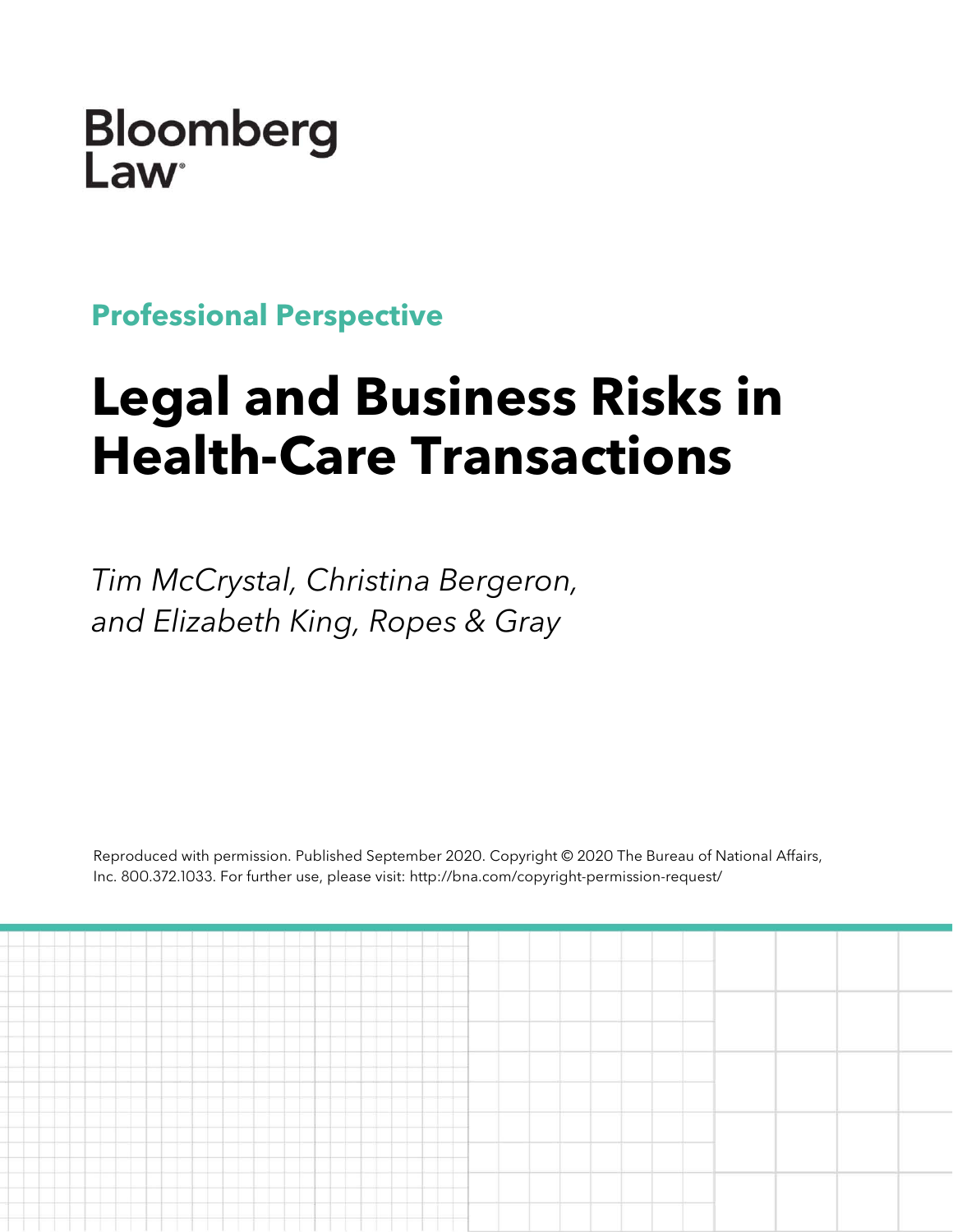# **Legal and Business Risks in Health-Care Transactions**

#### *Contributed by [Tim McCrystal,](https://www.ropesgray.com/en/biographies/m/timothy-m-mccrystal) [Christina Bergeron,](https://www.ropesgray.com/en/biographies/b/christina-bergeron?AK=berge) and [Elizabeth King,](https://www.ropesgray.com/en/biographies/k/elizabeth-king?AK=king,%20e) Ropes & Gray*

The Covid-19 pandemic has triggered immediate and lasting changes to the health-care industry. As the U.S. economy reopens and health-care transactions rekindle, parties to mergers, acquisitions, joint ventures, and affiliations will need to evaluate new legal and business risks related to the pandemic. This article discusses five key topics that organizations should consider when evaluating health-care transactions during and after the Covid-19 crisis.

### **Participation Risks and Transaction Considerations**

Federal and state governments responded to the pandemic by providing unprecedented funding to support health-care operations and the provision of health-care services to patients. The [CARES Act](https://www.congress.gov/bill/116th-congress/house-bill/748/text?overview=closed) and other governmental initiatives included several programs to assist health-care providers and others with expenses and lost revenue associated with the pandemic, including:

- Paycheck Protection Program
- Public Health and Social Services Emergency Fund (PHSSEF, or Provider Relief Fund)
- The Medicare Advance Payments Program and Accelerated Payments Program
- Small Business Administration disaster loans (known as EIDL loans)
- Emergency grant associated with the EIDL loans and the Employee Retention Credit (collectively, the Relief Programs)
- [FEMA](https://www.fema.gov/disasters/coronavirus/economic) is also providing assistance to certain institutions

These relief programs are subject to terms and conditions applicable to the receipt and retention of such loans and/or grants. Failure to comply with applicable terms and conditions could result in civil and criminal liability exposure. In many instances, the terms of the relief programs are ambiguous and government guidance regarding their meaning is evolving, thereby increasing the risk of noncompliance and liability exposure. Parties to transactions should evaluate:

- Whether a target organization participated in one or more relief programs and complied with the relevant terms and conditions of the program(s)
- The potential liability of a target related to compliance with the terms and conditions of the relief programs and/or any immediate pre- or post-closing steps that should be taken to mitigate such liability;
- The impact that the transaction could have on eligibility for benefits under the relief programs
- Whether the buyer assumes a seller's compliance obligations under the relief programs post-closing.

#### *Paycheck Protection Program*

The Paycheck Protection Program provides federally guaranteed loans to small businesses, including health care organizations, through the Small Business Administration. The loans are attractive to qualifying organizations because they have relatively low interest rates and can be forgiven if the borrower meets certain criteria. The PPP has received considerable media and regulatory attention because of concerns related to the SBA "affiliation rules" which limit eligibility for the PPP if organizations qualify as "affiliates."

From a diligence perspective, potential acquirers should determine whether a target appropriately applied and qualified for the PPP, because the government has made clear that any PPP loan over \$2 million will be subject to automatic audit by the SBA. We have already seen government enforcement in connection with the PPP—see [here](https://www.justice.gov/opa/pr/two-charged-rhode-island-stimulus-fraud) and [here.](https://www.justice.gov/opa/pr/engineer-charged-texas-covid-relief-fraud) Given the evolving guidance relating to the PPP and the public relations risk for getting it wrong, acquirers should evaluate whether a target that participated in the PPP is likely to withstand an SBA audit and whether the transaction could affect the ability of the target to receive forgiveness of a PPP loan.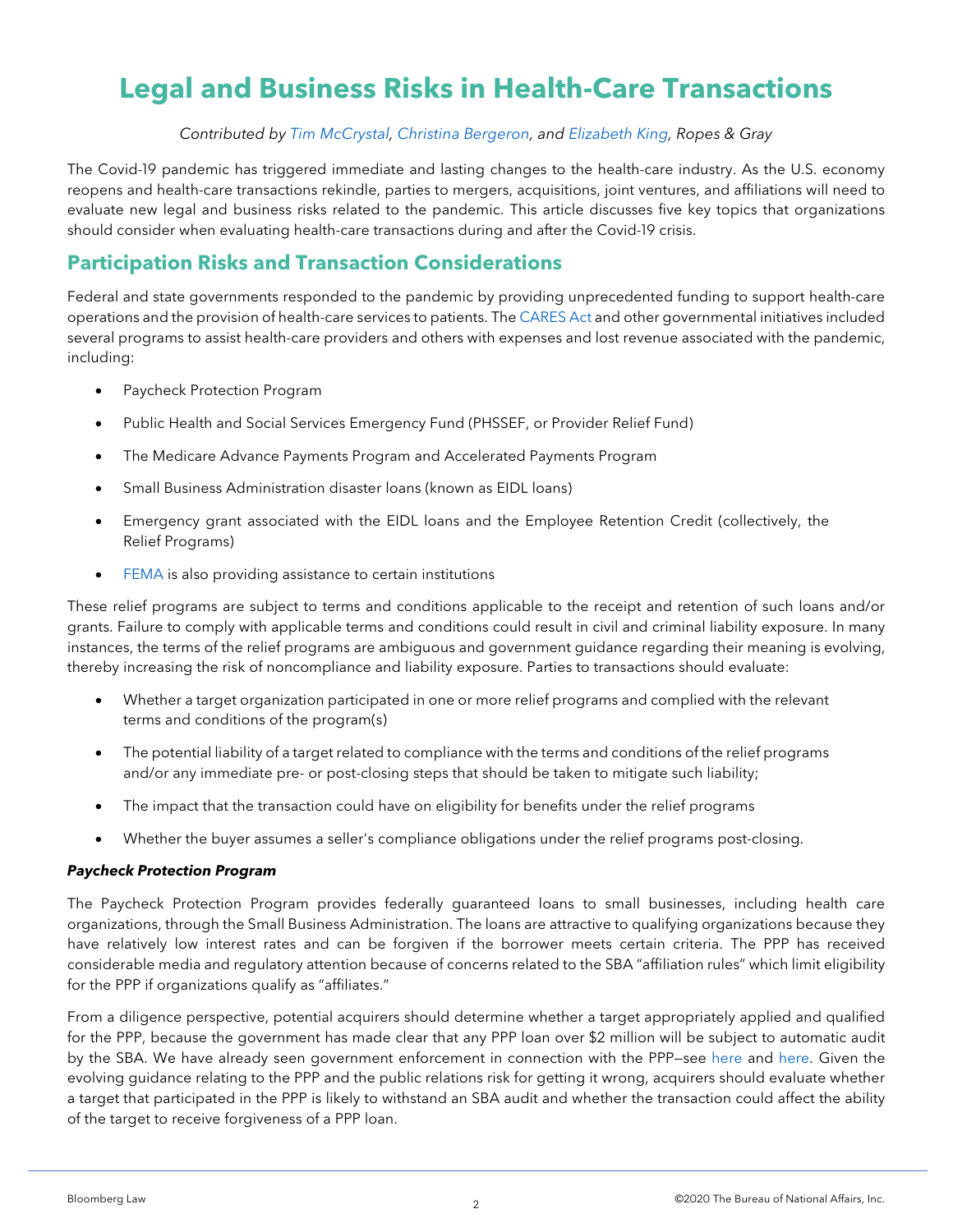Depending on the structure of the transaction, the change in control of the target (or sale of substantially all the assets of the target) could result in an event of default under the PPP promissory note signed with the lender, which could jeopardize the borrower's eligibility for forgiveness. For example, if the bank deems the loan in default and the deal has already closed, then the buyer may have purchased a company that now has more debt than originally anticipated depending on how the PPP loan proceeds were treated during valuation and in the transaction.

As such, in the market, we are seeing sellers and buyers working with the lender/bank and requiring the loan amount to be placed in escrow and released only after forgiveness has been granted. Acquirers should evaluate and discuss with legal counsel, and potentially the lender, whether such loan amount should be placed in escrow until forgiveness has been granted.

#### *HHS Provider Relief Funds*

The CARES Act appropriated \$100 billion for distribution through the Provider Relief Fund to Medicare and Medicaid providers responding to the Covid-19 pandemic. The Provider Relief Fund is a grant program, as opposed to a loan, and distributions have occurred in several tranches, including a general distribution to Medicare providers, a Medicaid/CHIP targeted distribution for Medicaid and CHIP providers, and other Targeted Distributions to skilled nursing facilities and safety net hospitals, among others. See [here](https://www.hhs.gov/coronavirus/cares-act-provider-relief-fund/index.html) for more information. Each of these distributions is subject to different eligibility requirements and application processes.

For instance, on April 10, 2020, known as the first "round" of funding under the General Distribution, the Department of Health and Human Services announced that it would immediately distribute the first \$30 billion of a \$50 billion "general allocation" to Medicare providers. Notably, there was no application process—the funds were distributed directly to provider accounts based on a methodology adopted by HHS.

On April 22, 2020, known as the second "round" of funding, HHS provided additional guidance on the distribution of the remaining \$70 billion of the Provider Relief Fund. The distributions included the remaining \$20 billion of the "general allocation," as well as money for specific high-need areas and challenged providers, such as providers serving a disproportionate share of low-income patients—DSH hospitals—and rural providers. HHS [extended](https://www.hhs.gov/about/news/2020/07/31/hhs-extends-application-deadline-for-medicaid-providers-and-plans-to-reopen-portal-to-certain-medicare-providers.html) the deadline for the Medicare Round 2 General Distribution and the Medicaid/CHIP Targeted Distribution to Aug. 28, 2020.

Retention of funds distributed through the Provider Relief Fund Distributions referenced above requires satisfaction of certain eligibility requirements and compliance with terms and conditions through an online attestation. The terms and conditions require that:

- The funds will only be used "to prevent, prepare for, and respond to Covid-19"
- Such funds reimburse the recipient only for health care-related expenses or lost revenues attributable to Covid-19
- The payment will not be used to reimburse expenses or losses that have been reimbursed from other sources or that other sources are obligated to reimburse, such as the PPP

Other key terms of the program address balance billing and require that out-of-network providers delivering Covid-19 related care to an insured patient do not collect out-of-pocket expenses from the patient in an amount greater than what the patient would have been required to pay if the care had been provided by an in-network provider. Other general terms incorporate eligibility and documentation requirements regarding compliance with all terms and conditions.

To avoid the government clawing back such funds, health-care organizations should, among other requirements, have processes in place to track spending of the funds on eligible expenses and properly account for lost revenues attributable to the Covid-19 crisis. From a diligence perspective, potential acquirers should determine whether a target has used funds appropriately and has documented such use in a manner consistent with the terms and conditions of the Provider Relief Fund to avoid recoupment of any received funds and other liability exposure. HHS has provided clarifications regarding the use of these funds and other Program requirements in an [FAQ](https://www.hhs.gov/sites/default/files/provider-relief-fund-general-distribution-faqs.pdf) document that is updated periodically with HHS guidance.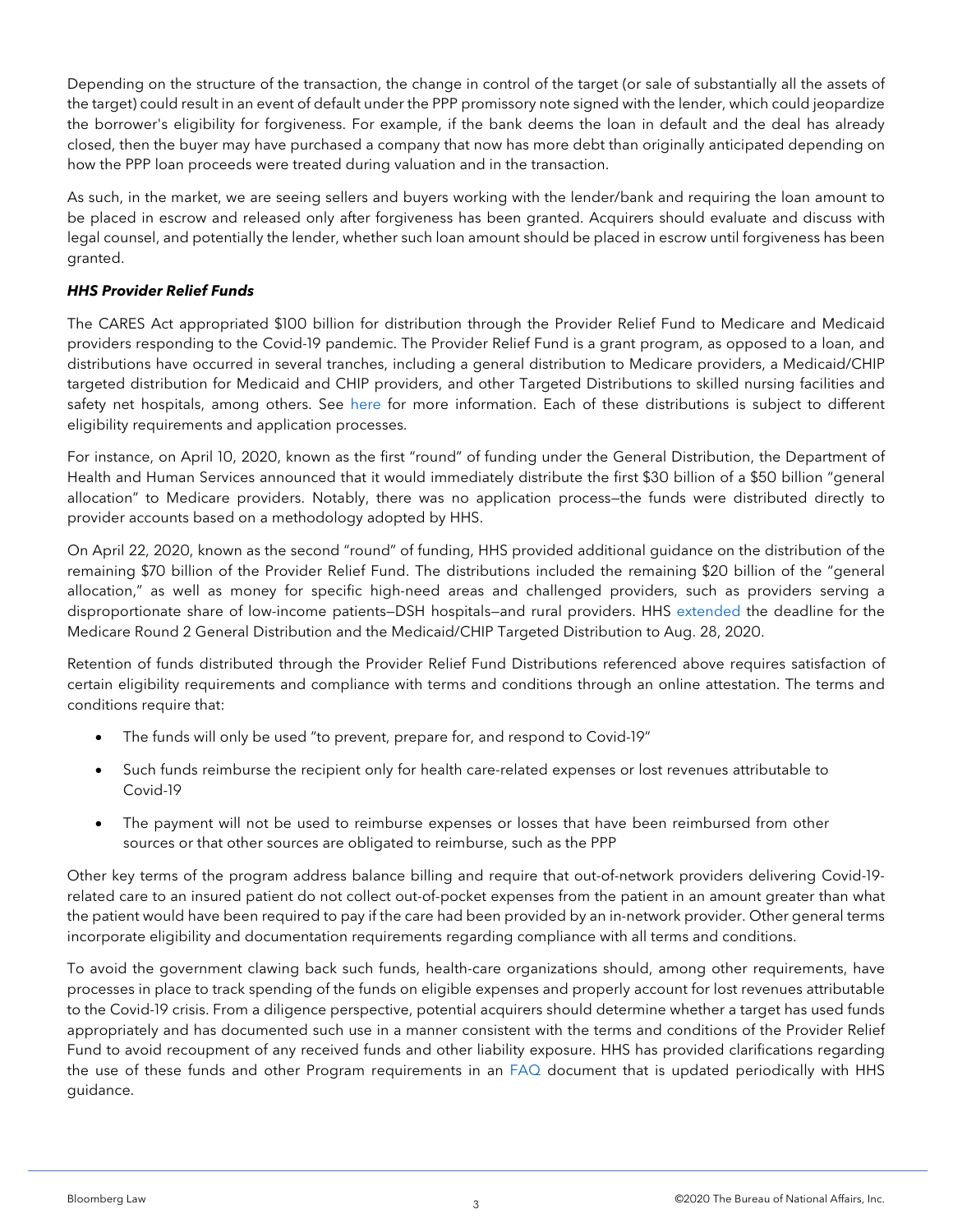#### *Medicare Advance Payments and Accelerated Payments Programs*

The CARES Act also expanded the provider relief available under the Medicare Advance Payments Program and Accelerated Payments Program. These programs are similar, except for their applicability: Part A providers, including SNFs, submit an "Accelerated Payment" request, while Part B providers—i.e., physicians, suppliers, and DME—submit an "Advanced Payment" request.

The Programs were [suspended](https://www.cms.gov/files/document/accelerated-and-advanced-payments-fact-sheet.pdf) on April 26, 2020, but providers were able to take advantage of them before that date. From March 28 to April 26, CMS approved more than 21,000 applications totaling \$59.6 billion in payments to Part A providers (hospitals) and almost 24,000 applications totaling \$40.4 billion in payments to Part B suppliers (physicians, nonphysician practitioners, and DME suppliers).

Under the CARES Act, these programs were initially expanded to provide relief to providers and suppliers that lost revenue as a result of restrictions on elective surgery and other procedures, as well as to providers directly treating Covid-19 patients. The programs permit most providers and suppliers to request up to 100% of their Medicare payment amounts for a three-month period. Inpatient acute-care hospitals, children's hospitals, and certain cancer hospitals may request up to 100% of their Medicare payment amount for a six-month period.

The payments are structured as advances on future government program reimbursements, and stipulate a recoupment process where claims submitted by providers/suppliers will be offset from the new claims to repay the accelerated/advance payment. Borrowers have from seven months to one year to repay the advances without interest, depending on their classification.

After such time, the interest rate applicable to the advances jumps to 10.25%. Acquirers should determine whether a target received funds under the programs and whether it intends to repay such funds directly or through recoupment. Congress may extend these repayment deadlines or otherwise change forgiveness requirements as it relates to this program as seen in the [Heroes](https://www.congress.gov/bill/116th-congress/house-bill/6800/text) and [HEALS](https://www.congress.gov/bill/116th-congress/senate-bill/1624/text) Acts, but nothing has been passed as of the date of this publication.

## **Public-Health Orders, Employee and Patient Safety, and Privacy Considerations**

As state economies reopen, health-care organizations must comply with federal, state, and local public health orders. Government agencies, such as the Centers for Disease Control and Prevention (CDC), the Occupational Safety and Health Administration (OSHA), and the U.S. Department of Labor (DOL), have issued Covid-19 guidance related to health-care operations and specific industry segments.

In light of the substantial and evolving guidance related to workplace response to Covid-19, many health-care organizations have established internal planning and response teams to address workplace and patient safety and risk mitigation. Diligence should include review of a target's internal risk assessment and mitigation steps related to Covid-19, including compliance with applicable public-health orders and development of operational procedures for adhering to state mandates and industry guidelines regarding employee and patient safety.

Common controls in the workplace to prevent the spread of Covid-19 should include implementation of the following:

- Preventive measures, e.g., employee temperature checks, face masks and other personal protective equipment
- Social distancing among employees and patients
- Deep cleaning and sanitization of office and patient space
- Re-engineering of waiting rooms and other common areas to ensure distancing between patients
- Spacing of patient visits and scheduling that accounts for enough time to sanitize patient exam rooms between visits
- Employee testing
- Contact tracing
- Privacy policies for employees and patients who either have or have had Covid-19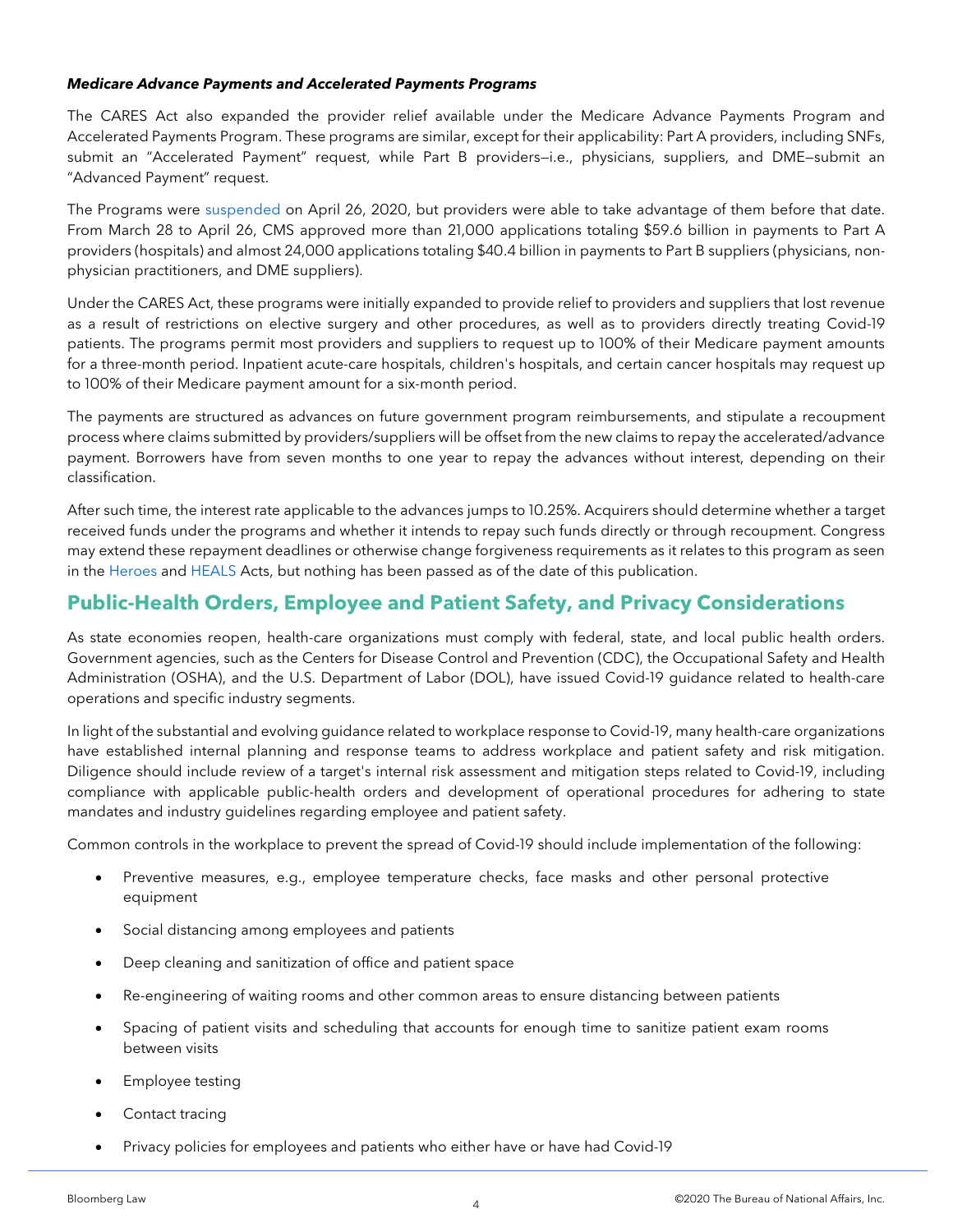In addition to assessing a target's proactive risk mitigation steps, diligence should also include a review of applicable liability insurance coverage and relevant state workers' compensation insurance laws to ensure that they extend coverage to employees for Covid-19 infections contracted in the workplace.

# **Health-Care Regulatory Waivers**

In response to the Covid-19 pandemic, the government issued federal and state regulatory waivers temporarily modifying or easing requirements under certain health care laws, including the federal Ethics in Patient Referrals Act (the Stark Law) and the federal Anti-Kickback Statute (AKS). These waivers allow parties to enter into arrangements related to COVID-19 that would otherwise potentially violate the Stark Law or the AKS.

For instance, the Secretary of HHS has issued a partial waiver of the Stark Law for the duration of the Covid-19 public-health emergency. The waiver allows parties to enter into arrangements that do not satisfy certain elements of Stark Law exceptions, including the writing and signature requirements of compensation exceptions, and specific fair market value requirements of the personal services, office lease, equipment lease, and fair market value exceptions. Similarly, the Office of Inspector General [announced](https://oig.hhs.gov/coronavirus/OIG-Policy-Statement-4.3.20.pdf?_sm_au_=iVVWJjJW6Dn1Z5HMJ8MfKK7vWLCsW) that OIG will exercise its enforcement discretion and not impose administrative sanctions under AKS for certain remuneration related to Covid-19 that are covered by HHS's Stark Law blanket waivers.

These waivers and exercise of enforcement discretion, however, will automatically terminate upon the conclusion of the federal public-health emergency—or potentially earlier if HHS terminates or narrows them at an earlier date. To the extent that a health-care organization relied on these waivers during the public health emergency, contractual elements implicating the Stark Law or the AKS will need to be re-evaluated when the pandemic ends. Health-care organizations will need to consider termination rights that might be triggered upon the waiver's expiration as well as how reformation of an arrangement to comply with applicable law may impact revenue and operations.

# **Payor Contracts and Key Business Relationships**

Prior to the pandemic, the payor contracts of many providers consisted of traditional fee-for-service contracts. The rapid decline of patient volume for elective and other non-emergent services associated with Covid-19 highlighted a reimbursement vulnerability for providers heavily weighted toward fee-for-service reimbursement arrangements. Healthcare organizations will need to consider whether their reimbursement profile can, and should, become more diversified by entering into alternative reimbursement arrangements with payors, including value-based contracts, bundled payments, shared savings, case rates, capitation (such as Medicare Advantage), and episode-of-care payments. Acquirers should evaluate during diligence the organizational readiness of a target entity to implement alternative reimbursement arrangements to mitigate the inherent risk of fee-for-service contracts when patient volume declines.

Similarly, a target's key contractual relationships related to space, staffing, supplies, equipment, financing, and businesscritical services have taken on renewed significance in the context of diligence. In particular, acquirers will need to assess whether terms of agreements limit flexibility to terminate, unwind, or enter into alternative arrangements if a target's contractual ecosystem begins to fail.

For example, acquirers should understand whether certain key material supplier arrangements, leases, or other business critical services are terminable without cause upon short notice as these contractual rights and obligations may impact cash flow if the business is required to close down during the pandemic. Acquirers should also evaluate whether, and to what extent, rent or any other deferred payment obligations are due once the public emergency ends and the potential business implications of termination of leased space or key supplier relationships. Weaknesses in business contracting exposed in the Covid-19 context will likely result in strong emphasis on post-closing work plans to course-correct for legal and business issues identified in diligence.

# **Telehealth Considerations**

Covid-19 presented an opportunity to evaluate the effectiveness of widespread adoption of telehealth by providers and consumers. Prior to the pandemic, telehealth services required compliance with a patchwork of complex, state-specific rules and were subject to uncertainty and variability in reimbursement. During the pandemic, state and federal regulators issued waivers of telehealth restrictions in an effort to increase the ability of providers to render care virtually. These waivers relaxed restrictions on provider licensure/eligibility and technology requirements.